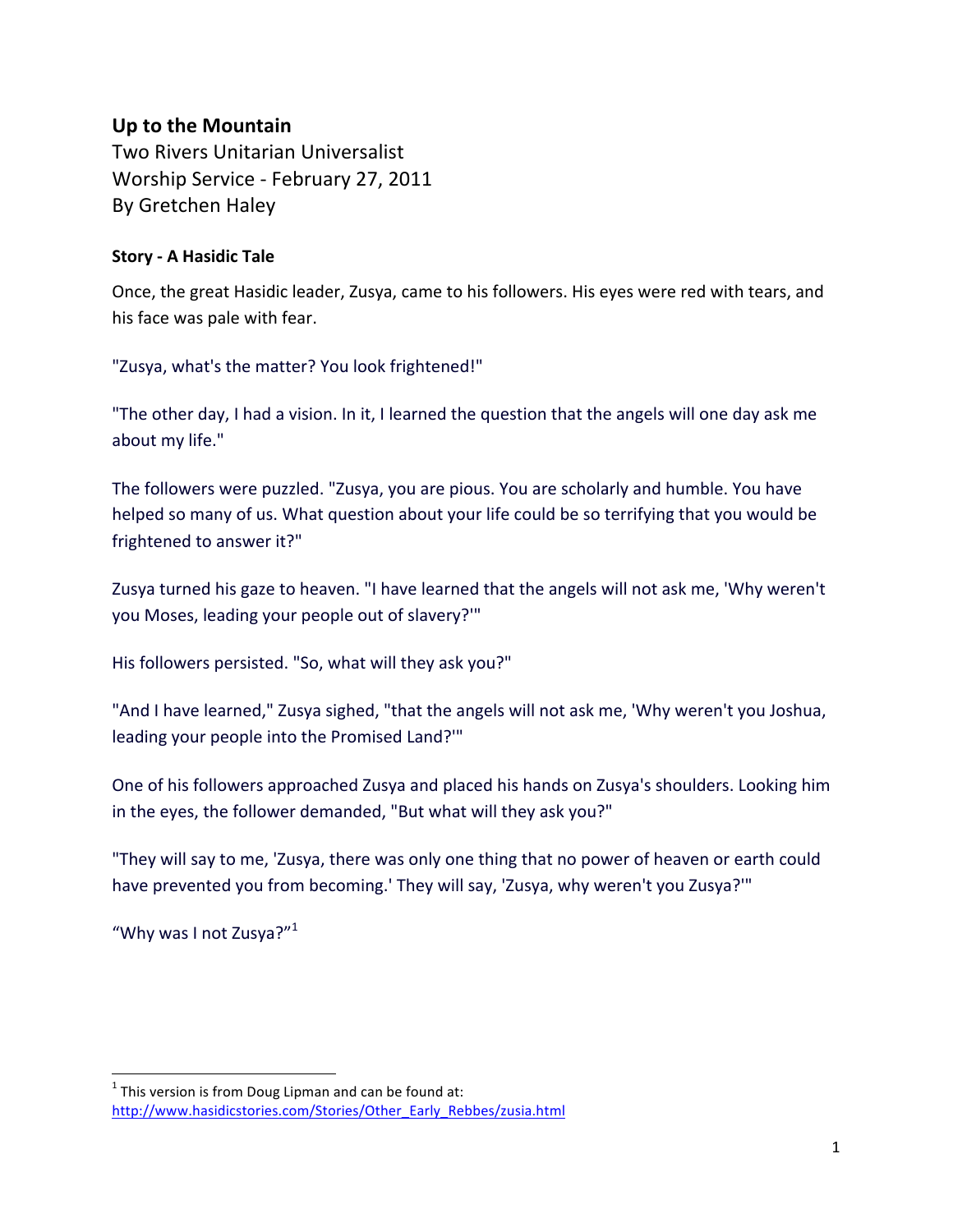## Song - Up to the Mountain - music and lyrics by Patty Griffin

I went up to the mountain Because you asked me to Up over the clouds To where the sky was blue I could see all around me Everywhere I could see all around me Everywhere

Sometimes I feel like I've never been nothing but tired And I'll be walking Till the day I expire Sometimes I lay down No more can I do But then I go on again Because you ask me to

Some days I look down Afraid I will fall And though the sun shines I see nothing at all Then I hear your sweet voice, oh Oh, come and then go, come and then go Telling me softly You love me so

The peaceful valley Just over the mountain The peaceful valley Few come to know I may never get there Ever in this lifetime But sooner or later It's there I will go Sooner or later It's there I will go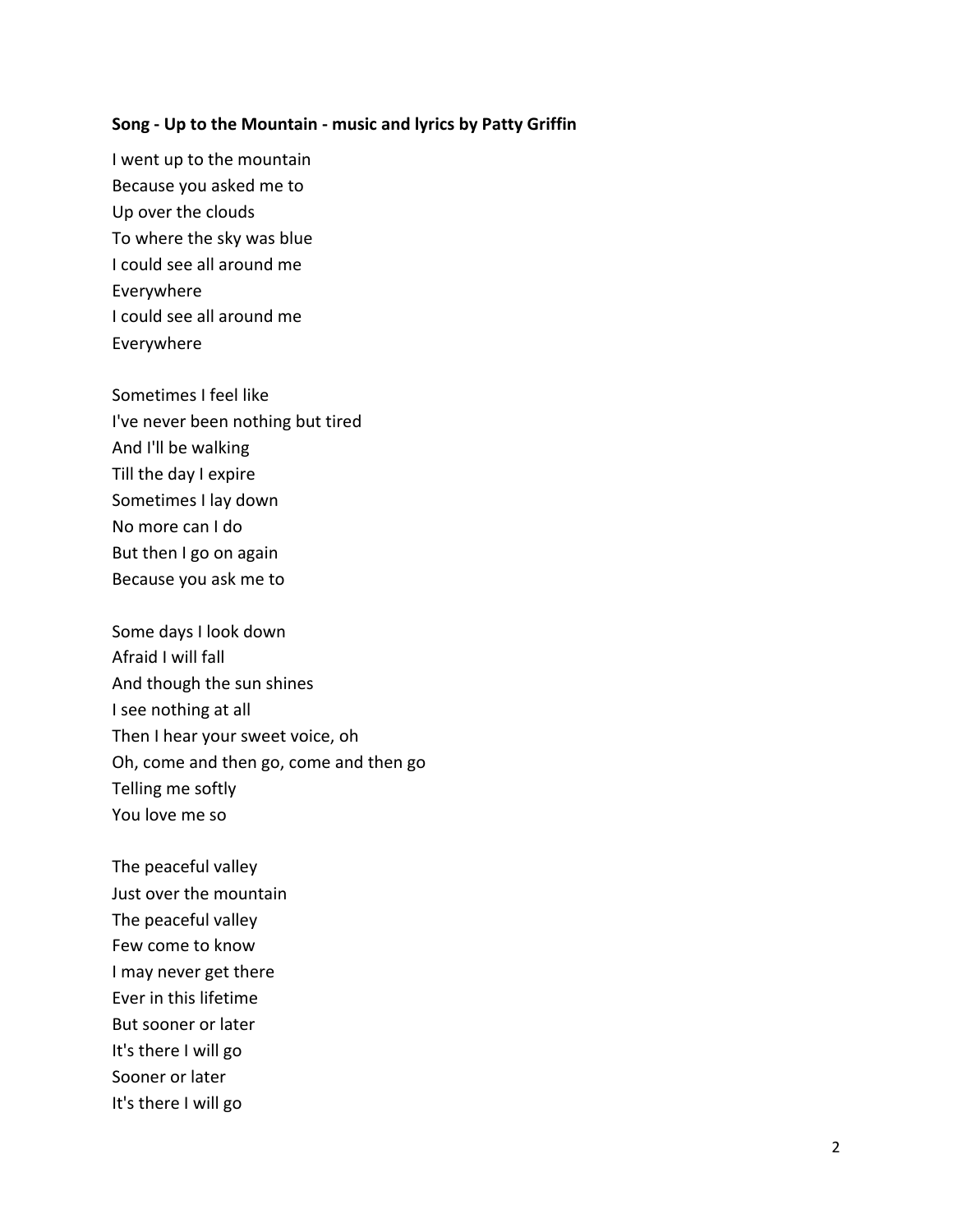## **Poem - The Summer Day by Mary Oliver**

Who made the world? Who made the swan, and the black bear? Who made the grasshopper? This grasshopper, I meanthe one who has flung herself out of the grass, the one who is eating sugar out of my hand, who is moving her jaws back and forth instead of up and downwho is gazing around with her enormous and complicated eyes. Now she lifts her pale forearms and thoroughly washes her face. Now she snaps her wings open, and floats away. I don't know exactly what a prayer is. I do know how to pay attention, how to fall down into the grass, how to kneel down in the grass, how to be idle and blessed, how to stroll through the fields, which is what I have been doing all day. Tell me, what else should I have done? Doesn't everything die at last, and too soon? Tell me, what is it you plan to do with your one wild and precious life?

## **Sermon - Up to the Mountain**

#### 1. What am I going to do with my life...my real life?

I have been to more than a few Unitarian Universalist worship services that use this poem from Mary Oliver, especially services that center on this last line: *What will you do with your one wild and precious life?* It *is* a great question, a great Unitarian Universalist question, urging us to take our lives - the lives here and now - seriously, to do as our Transcendentalist forbearer Henry David Thoreau would have described: "To live deliberately, to live deep and suck out all the marrow of life, and not when I came to die, discover that I had not lived."

There have been some great services. Well-crafted, passionate. And yet. At the end of these well-crafted services, I have to tell you, I am left with one big feeling: so what? So we agree, our life is wild and precious. So, we believe we are inheritors of an original blessing, an inherent worthiness and dignity. We get it. So, now what?

Allow me to digress. For most of my childhood, and all through high school, I swam competitively. Mostly freestyle- the 200 yard, and the 500 free. Mid-distance swims. If you aren't a swimmer, let me tell you about mid-distance. The thing about mid-distance is that you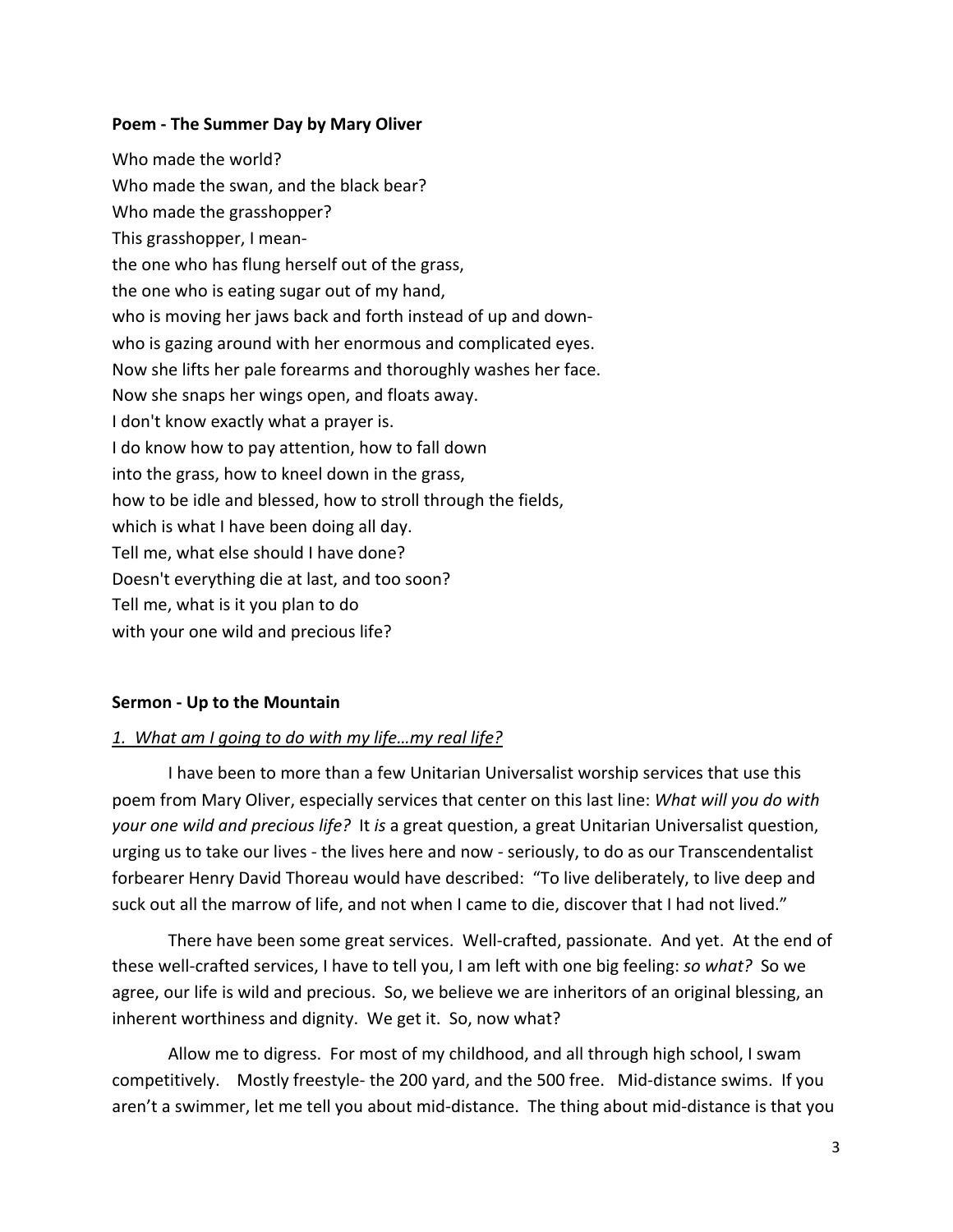basically sprint for what feels like forever, and then at the end, when you feel like you're dying, you sprint harder. You put your head down, stop breathing, and just go.

Don't think about what hurts, or how much further there is, or the fact that you want to give up. No, you've gotta push harder, at the exact place where you want to give up. It's exhausting, and it hurts like crazy, and yet, the amazing thing is, when you hit that last wall, you forget all that, all that almost-dying feeling, and instead just feel – grateful, proud, invincible. You forget, that is, until the next race, when you wonder all over again, if you'll ever hit that wall. Lately, I've been thinking about that. Or rather, I've been *feeling* like that, like that last 50 yards of a 500 yard swim.

I suppose it makes sense. I'm about to head into that last quarter of seminary, after nearly four years going at what has felt like a long, exhausting sprint, and yet I know it's time to push even harder. And it's not just me. My family, too - I swear, even Josef - who will be 3 in a few weeks - even he has this look like he's at the end of a long race, wondering how much further until we reach that wall. And together we do as Dory in Finding Nemo says - just keep *swimming*.!!!

I'll concede I'm at an especially vivid moment of this kind of feeling - but I don't think it's all that rare for life to feel like this. Even in a slower pace, there are the relentless challenges we all face – life can just be too much! Even if you aren't finishing up the long road of seminary education, and Unitarian Universalist ministerial formation, life can often feel like a long sprint that asks you to push harder at exactly those moments when it feels like you'd be better off just giving up. Like it's all you can do to put your head down, stop breathing, and just get to the next wall.

See, I don't think Unitarian Universalists come to church to be told to take their lives more seriously. I think we walk in the door with this plastered on our foreheads, etched on our hearts. This is not news to us. The problem is, our real need, is in the living. I mean, Unitarian Universalists come in the door *already knowing this is our job*, and now, we sure could use some help figuring out what a meaningful life actually looks like. What it means for us to truly live the life that we are sent here to live: our own. What is that life? And we come to church because we need help actually turning our visions into reality. How to live our best lives on those days where we can barely figure out how to get the grocery shopping done, let alone suck the marrow out of anything. How to live it on days when our encounter with the natural world Mary Oliver muses so eloquently about comes down to figuring out how to get the grass stain out of our kids' new jeans. How to live it when our bodies betray us and suddenly we literally can't climb those mountains we'd like to climb. How to live it when the savings we thought we had gets washed away in the blink of an eye while unemployment rates rise, and rise, and rise.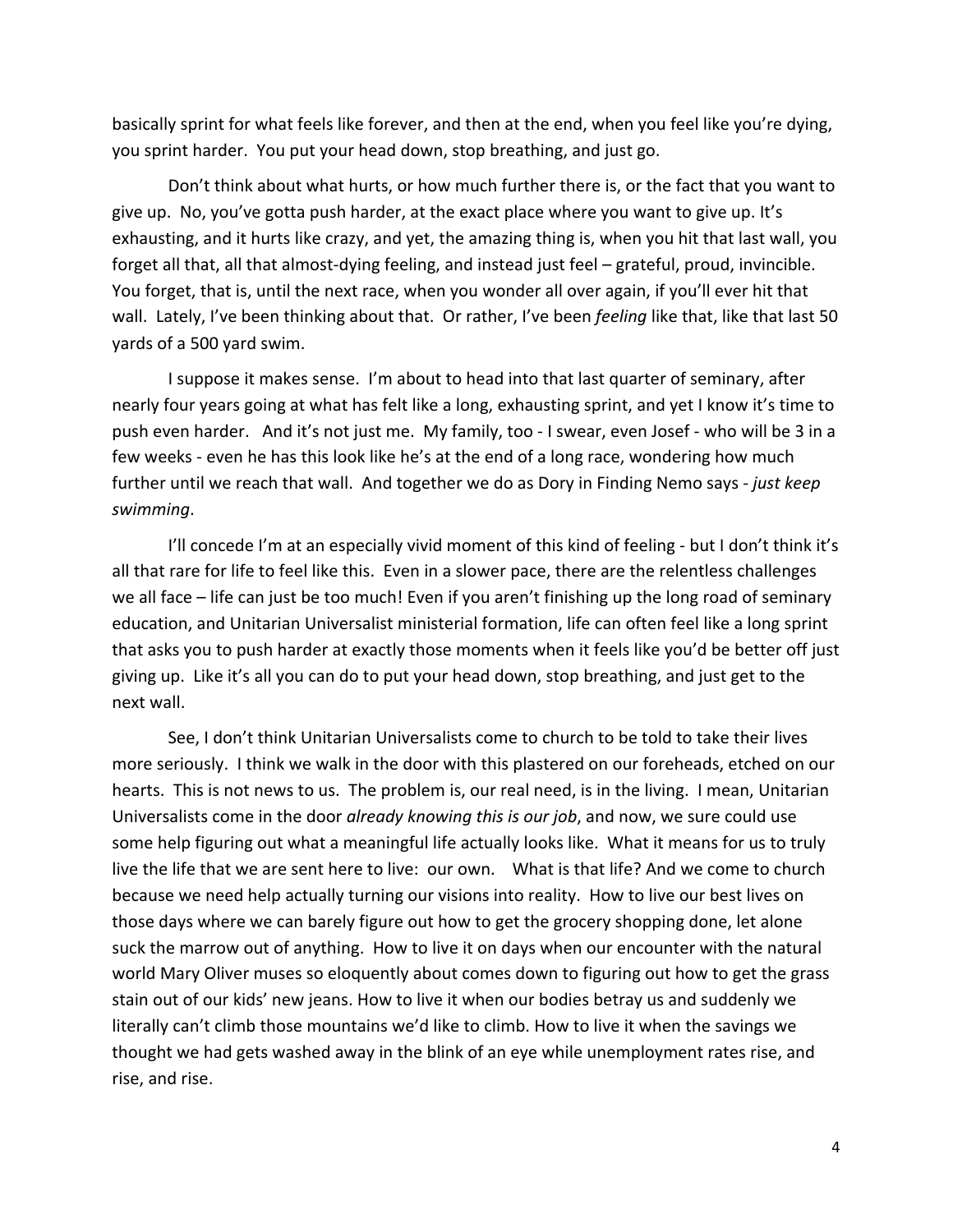What will you do with your one wild and precious life? Put your head down, and go. Don't breathe. Don't think. Just go. It's not a good answer. I know. But sometimes, it's the only one I've got.

## 2. Discerning your call

In seminary, this whole process of figuring out what you are to do with your one wild and precious life, we call that "discerning your call." In my first few weeks in seminary, this language of call nearly sent me packing. I was at a welcome luncheon for new students, at the President's house. The President invited everyone to share a little about themselves, and one enthusiastic student stood up to tell how he had been "called by God to do God's work, and although he wasn't sure where that path would lead, he put his life in God's hands."

### I was like - where am I?!

Luckily, a few days later, I found a couple senior Unitarian Universalist students, sat them down, and asked them to help me understand this whole concept of "call." Did it require hearing the voice of God? Because if so, I was in trouble...My senior colleagues were reassuring: Understanding your call is just understanding why you are here. Your call is just the story of what brought you here. No matter what those things were, or where you believe you are headed, just being able to tell the truth of your story is important. That's call.

Not too many Unitarian Universalists claim a Moses/Burning Bush kind of moment when they talk about call, a sudden epiphany where we hear a clear voice. We tend to talk about a series of moments, a process that pulls us along with a kind of alluring love, sometimes tender, sometimes tough.

Of course, it's not just ministers who have a call. Our history has long affirmed that we all have a calling; we all have our unique and important place in the interdependent web, a unique and important story of who we have been and who we are becoming. It's there already, and it is yours. We all have the capacity to discover that place where, as theologian Fredrick Beuchner puts it, "where your deep gladness and the world's deep hunger meet....In other words," he says, "if what makes you happy is going out and living it up and spending all your money on wine, women and song, the world doesn't need that. But on the other hand, if you give your life to good works - you go and work in a leper colony and it doesn't make you happy the chances are you aren't doing it very well. Those for whom you were doing it will recognize this is not an act of love. People think: what makes me useful? What makes me religious? No, no, no. What makes you, in the deepest sense of the word, happy? That's what you should be doing, if the other part is also met - if it is something the world needs. That's what you should be doing." What makes you deeply happy? If it is something the world needs. There's your call.

Don't get trapped into thinking big. You don't need to find that place where you can be Mother Theresa. Just that place where you can serve the world with your own greatest joy.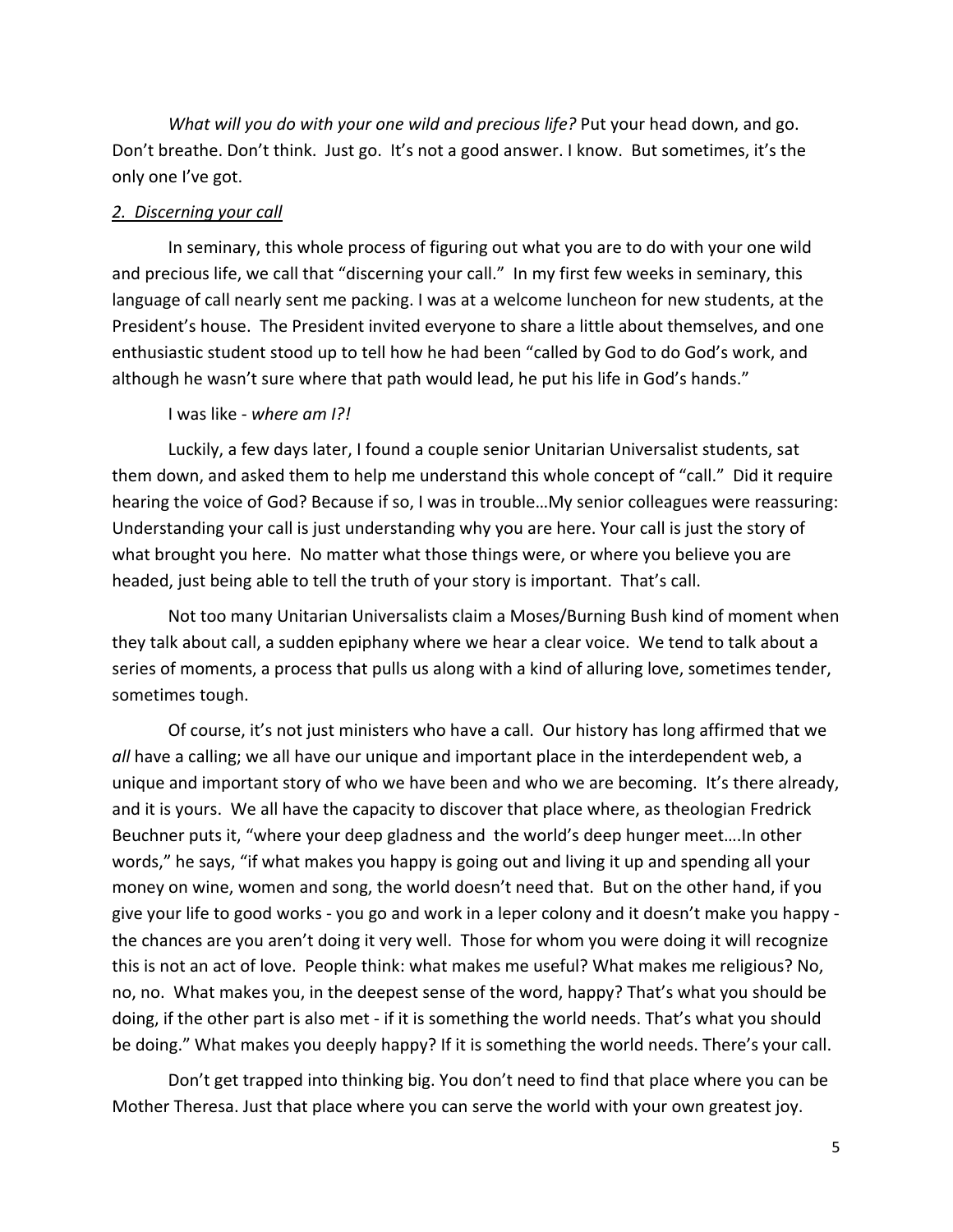Start small. Interpersonally. In the ecosystem of your own backyard. Or in your families. In your homes. The world is everywhere. And, don't get trapped into thinking – period. Your call is not about what you think. It's about what you love. It's not your one *smart* life. Or your *organized* life. It's your *wild* life. To get to your calling, you need to get in touch with the crazy impulses, the playful urges, the places that often make no sense, and yet you return there, again and again with joy and wonder. And most of all, don't get trapped thinking that discerning your life's call is a one-time event. There are always new and changing ways that your life is calling you, your true life, and listening for that voice is a life-long, ongoing process.

Last year I offered a series of one-on-one coaching sessions to my congregation under the title "What do I want to be when I grow up?" I was not surprised to find I had four people sign up, one just turning twenty, one in her thirties, one in his fifties, and one just about to turn seventy. They all had different reasons for working with me, and not all of them were related to crafting a career path. Though all were passionately engaged with the question of how to live a life that was just their own.

## *3. The Hope for Us*

We are a people who want to do this. We really are. I haven't met a Unitarian Universalist yet who doesn't understand and take seriously the process of constructing a life that is worthy of their best gifts and deepest desires.

Which is why, this story of Rabbi Zusya really bugs me. It really bothers me. I mean here we have this great, pious man, a teacher of  $18<sup>th</sup>$  century Hasidic Judaism, known for his simple ways and humble wisdom. And the story goes: Rabbi Zusya was pale with fear, tears streaming down his face. This wise man was afraid. As he approached his followers, they asked him: Teacher, *What question about your life could be so terrifying that even you would be frightened to answer it?* 

He was terrified because although he could say how well he emulated great leaders of the past, how well he had followed the "right" path, he could not say for sure if he had been himself. And this, it turned out, was the really important task. Really, the only thing that mattered.

And this troubles me. Because if this great leader, this wise master who surely did not live as if he was in the last 25 yards of a 500 yard freestyle, who probably lived deliberately as Thoreau would have it, and deeply, and all of that. If *he* hasn't figured out how to live his best life, be his truest self, how to live out that most *compelling vision* Robert implored a few weeks ago is so critical...what hope is there for any of the rest of us?

Well, I wonder. I wonder what was happening that day that Zusya came to his followers, crying. They were shocked to see their great teacher crying, shaking with fear. And I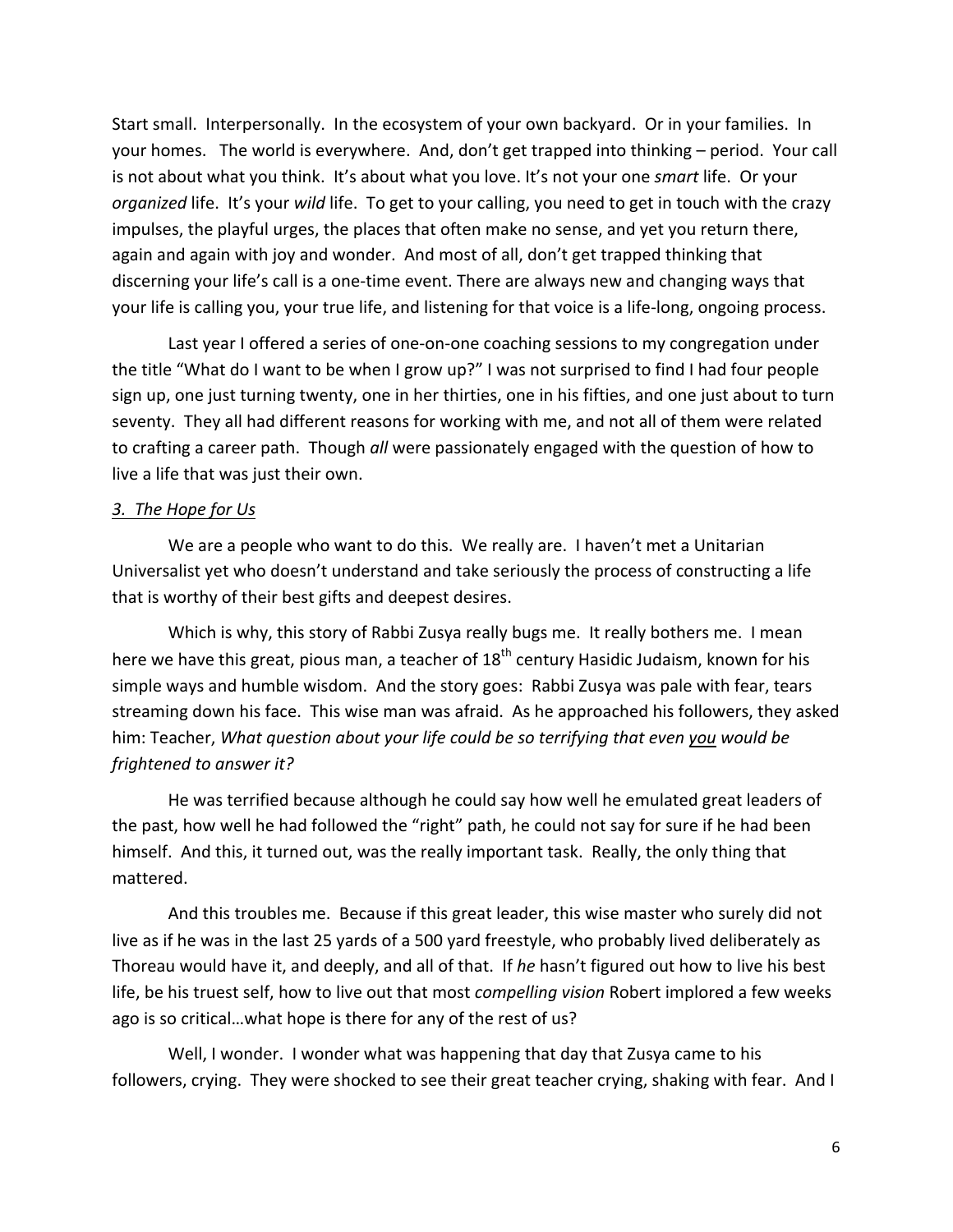wonder, was this the first time they had seen him cry? The first time they had seen him vulnerable. Afraid. Starting with all the things he didn't know.

We aren't told for sure. But their surprise at finding him in tears, makes me think it was a rare if not first time occurrence. And this gives me a little guidance, and a little hope. If before this moment, Rabbi Zusya had always been sure, and strong, and wise in the presence of his community, then in his own way, he too had his head down, trying not to breathe. Focused on hitting that wall. But on this day, he decides to share his great fear. He looks up, looks around at his community, and right then, there's hope. My pastoral care professor at Iliff, Larry Graham, he likes to say: If you can share it, you can bear it.

Looking up into his community, bearing his vulnerability, he no longer has to face it alone. He's no longer isolated trying to figure out what it means to be Zusya, trying to stay true to his path in real-life. Things have changed. His willing vulnerability creates real presence around him. A real presence, different than the normal teacher-student community. A gathering around, a mutuality. A real presence that was perhaps not available to him before now. A presence that might make it possible that he will uncover his call, and actually live it out - in his real life. A presence that can remind him of the reason he started swimming in the first place. For as wise and pious of a man as Zusya may be, even he can't do it alone. And he definitely can't do it with his head down, holding his breath. To live our own lives, the lives that we are called to live, we can't do it alone. Perhaps paradoxically, to live our particularly personal lives requires the power of the collective. To discover and to live our call, we have to raise our heads, reveal our weariness, share our vulnerability, take a breath. To become ourselves, we need help.

## 4. Up to the Mountain (Look up!)

Patty Griffin wrote the song - "Up to the Mountain" in response to Martin Luther King Jr.'s "I've been to the mountaintop." His last speech, right before he was assassinated, in 1968. It's a stunning speech. Where he is just so clear, both about his call, his purpose, and the community that was holding him, keeping him going. He seems so at peace with the possibility that he may not live much longer. Which can feel - impossibly prescient.

But there's a story that's passed down, that happened about 12 years earlier, that I think helps make sense of how Dr. King could be so clear in his call. In early 1956, King had just been released from the Montgomery City jail, and he was feeling overwhelmed. Returning home, he thought he would finally have at least a night sleep, of peace before getting back to the fight. His wife, and his two-month-old daughter were already asleep. The phone rang, and when King picked it up, it was a violent, ugly death threat.

He was getting up to thirty or forty of these a day, so it wasn't unusual. But they were taking their toll. He was afraid. Trembling. Shaking with fear. As he tells it: "I felt myself